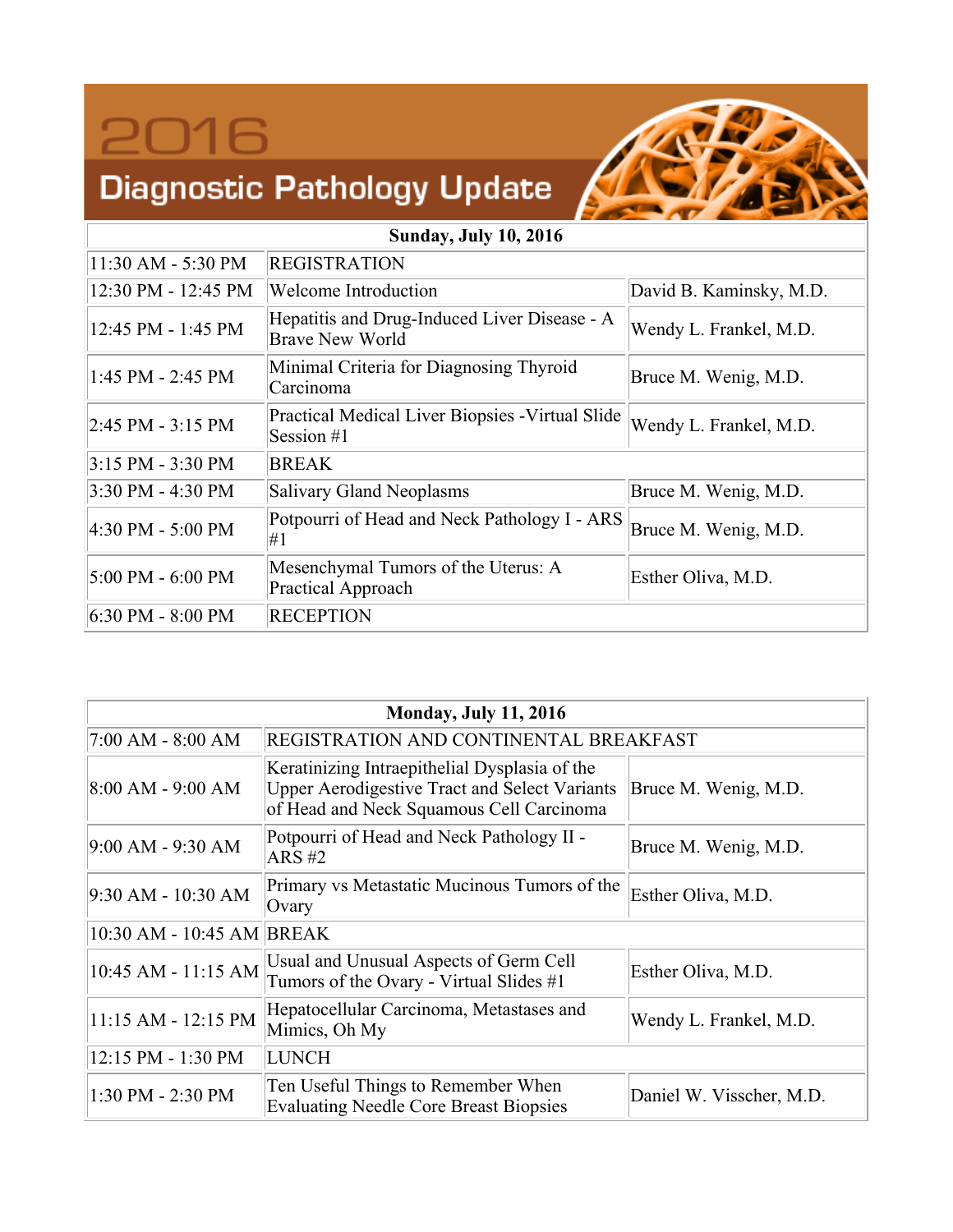| $ 2:30$ PM - 3:30 PM                | The Spectrum of <i>In Situ</i> and Invasive<br>Endocervical Adenocarcinoma              | Esther Oliva, M.D.       |
|-------------------------------------|-----------------------------------------------------------------------------------------|--------------------------|
| $\parallel$ 3:30 PM - 3:45 PM       | <b>BREAK</b>                                                                            |                          |
| $3:45 \text{ PM} - 4:15 \text{ PM}$ | Endometrial Carcinomas: A Potpourri - Virtual Esther Oliva, M.D.<br>$\text{Slides} \#2$ |                          |
| $ 4:15$ PM - 5:15 PM                | Pearls for Diagnosis and Understanding of<br>ADH, ALH and FEA                           | Daniel W. Visscher, M.D. |

| <b>Tuesday, July 12, 2016</b> |                                                                                                 |                          |
|-------------------------------|-------------------------------------------------------------------------------------------------|--------------------------|
| 7:00 AM - 8:00 AM             | REGISTRATION AND CONTINENTAL BREAKFAST                                                          |                          |
| 8:00 AM - 9:00AM              | Unusual But Clinically Important Lesions of<br>the Breast                                       | Daniel W. Visscher, M.D. |
| 9:00 AM - 10:00 AM            | Problematic Colorectal Polyps: Is It Cancer and<br>What Do I Need to Do About It?               | Rhonda K. Yantiss, M.D.  |
| $10:00 AM - 10:15$<br>AM      | <b>BREAK</b>                                                                                    |                          |
| $10:15$ AM - $10:45$<br>AM    | ARS#1                                                                                           | Daniel W. Visscher, M.D. |
| $10:45$ AM - $11:15$<br>lΑM   | Worms, Wheezes, Weird Diseases: The<br>Differential Diagnosis of Mucosal - ARS #1               | Rhonda K. Yantiss, M.D.  |
|                               | 11:15 AM - 12:15 PM Update on Lung Cancer - Selected Aspects                                    | Thomas V. Colby, M.D.    |
| 12:15 PM - 1:30 PM            | <b>LUNCH</b>                                                                                    |                          |
| 1:30 PM - 2:30 PM             | A Practical Approach to Appendiceal<br>Mucinous Neoplasms and Pseudomyxoma<br>Peritonei         | Rhonda K. Yantiss, M.D.  |
| 2:30 PM - 3:00 PM             | ARS#2                                                                                           | Daniel W. Visscher, M.D. |
| 3:00 PM - 3:15 PM             | <b>BREAK</b>                                                                                    |                          |
| 3:15 PM - 4:15 PM             | B-cells Behaving Badly I: A Better Basis to<br>Behold Belligerence in Small B-Cell<br>Lymphomas | Adam Bagg, M.D.          |
| $4:15$ PM - 4:45 PM           | Funny Forms of Esophagitis: It Isn't GERD, So<br>Now What? - ARS #2                             | Rhonda K. Yantiss, M.D.  |
| 4:45 PM - 5:15 PM             | Bad (Bitty) B-cell Cases - ARS #1                                                               | Adam Bagg, M.D.          |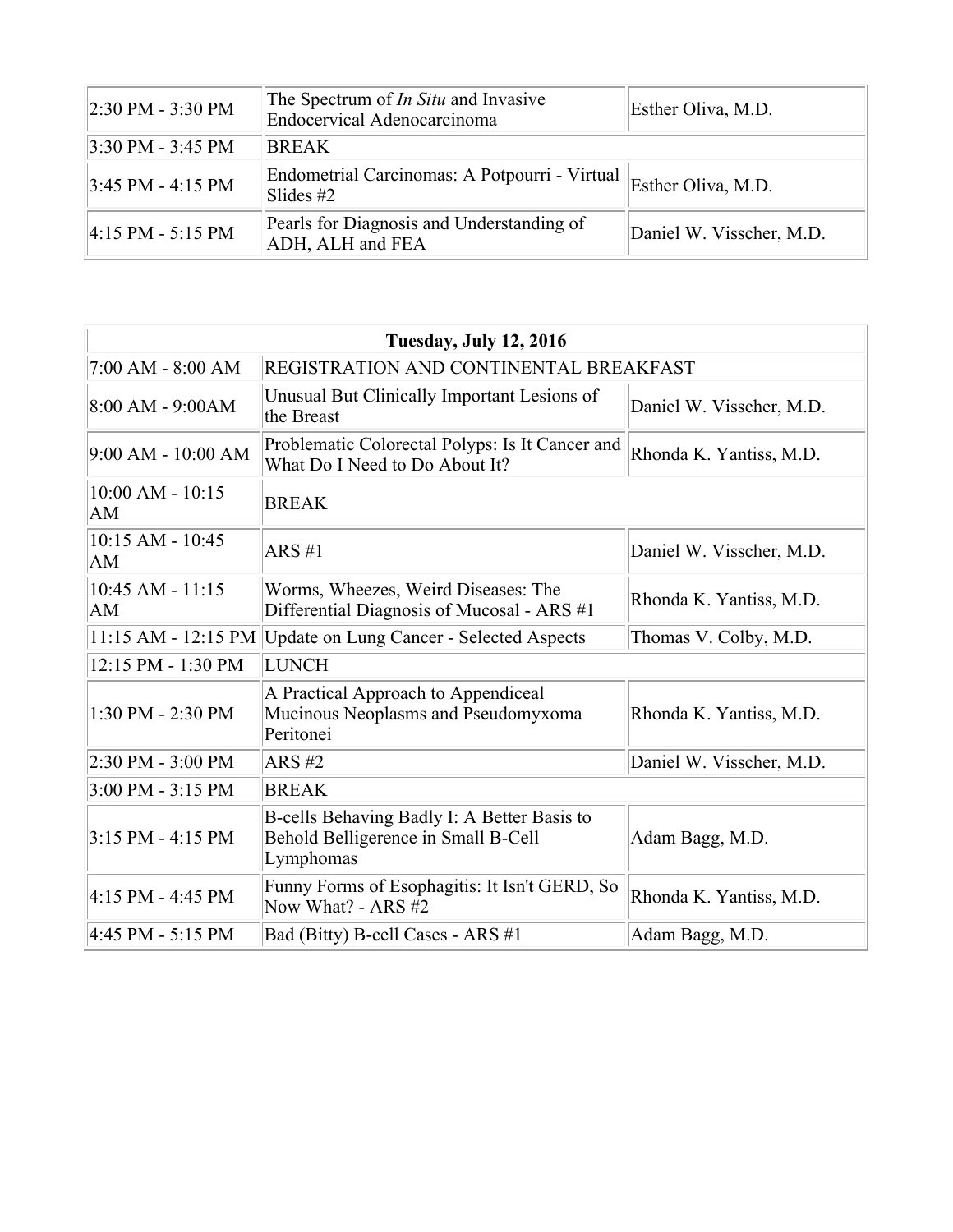| Wednesday, July 13, 2016                           |                                                             |                         |
|----------------------------------------------------|-------------------------------------------------------------|-------------------------|
| 7:00 AM - 8:00 AM                                  | REGISTRATION AND CONTINENTAL BREAKFAST                      |                         |
| 7:30 AM - 8:30 AM                                  | Flat and Blue Equals Sprue: If Only It Were<br>That Simple. | Rhonda K. Yantiss, M.D. |
| 8:30 AM - 9:30 AM                                  | Update on Interstitial Lung Disease for<br>Pathologist      | Thomas V. Colby, M.D.   |
| FREE TIME: YELLOWSTONE NATIONAL PARK OPTIONAL TOUR |                                                             |                         |

| Thursday, July 14, 2016   |                                                                                     |                          |
|---------------------------|-------------------------------------------------------------------------------------|--------------------------|
| 7:00 AM - 8:00 AM         | CONTINENTAL BREAKFAST                                                               |                          |
| 7:30 AM - 8:30 AM         | Mesenchymal Lesions of the Skin and Subcutis Brian Rubin, M.D., Ph.D.               |                          |
| 8:30 AM - 9:30 AM         | Spindle Cell Sarcomas of The Deep Soft<br>Tissues                                   | Brian Rubin, M.D., Ph.D. |
| 9:30 AM - 10:00 AM        | Selected Neoplastic Pulmonary Cases - ARS<br>#1                                     | Thomas V. Colby, M.D.    |
| 10:00 AM - 10:30 AM       | Immunohistochemistry of Soft Tissue Tumors -<br>ARS#1                               | Brian Rubin, M.D., Ph.D. |
| 10:30 AM - 11:00 AM BREAK |                                                                                     |                          |
| 11:00 AM - 12:00 PM       | Risk Stratification in Prostate Cancer: Gleason<br>No Longer Makes the Grade!       | John Srigley, M.D.       |
| 12:00 PM - 12:30 PM       | <b>Practical Issues in Reporting Prostate</b><br>Specimens-Virtual Slide Session #1 | John Srigley, M.D.       |
| 12:30 PM - 1:30 PM        | Other "Medical" Lung Diseases You Should<br><b>Know About</b>                       | Thomas V. Colby, M.D.    |
| 1:30 PM - 2:00 PM         | <b>BREAK</b>                                                                        |                          |
| 2:00 PM - 2:30 PM         | Selected Non-neoplastic Pulmonary Cases -<br><b>ARS#2</b>                           | Thomas V. Colby, M.D.    |
| 2:30 PM - 3:30 PM         | Renal Cell Carcinoma: What ISUP in<br>Classification, Grading and Staging?          | John Srigley, M.D.       |